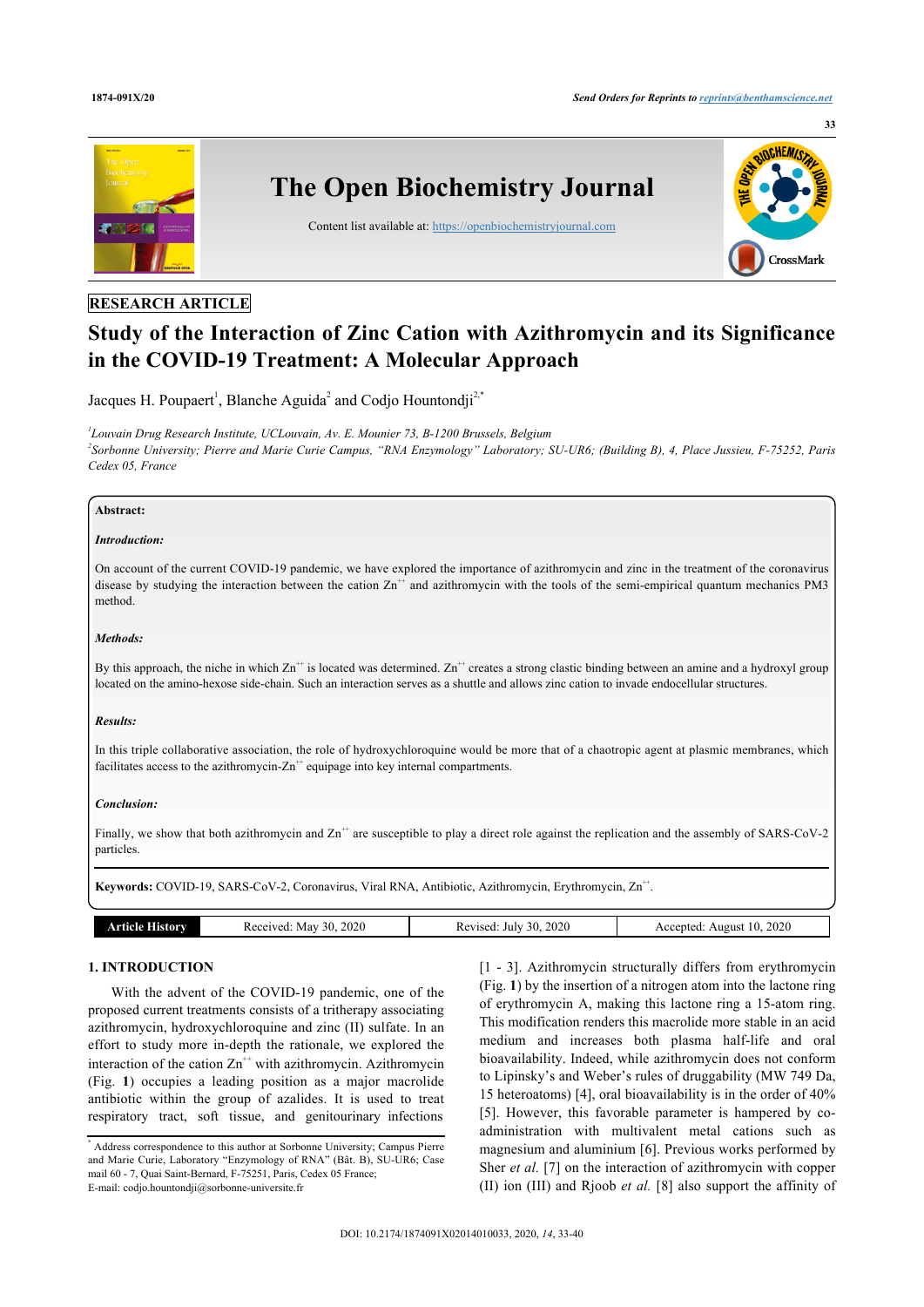azithromycin for metal cations. All these electropositive species belong to the group of Lewis acids and interact strongly with Lewis bases, which are characterized by the existence of available lone pairs decorating these molecules. The presence of 14 such heteroatoms within its structure allows to rationalize the above behavior. Such Lewis salts have been synthesized recently by Arayne *et al.* [[9](#page-6-7)] and characterized by spectroscopy and elemental analysis. This study shows that these salts are structured in fact around a bidentate complex geometry with the metal cation occupying a central position.

Within the context of the dramatic emergence of COVID-19 by the end of 2019, Prof. Raoult from Marseille, France and his research group has proposed a tritherapy associating azithromycin, hydroxychloroquine and zinc (II) sulfate [[10](#page-6-8)]. In view of the Pakistan's publication [[9](#page-6-7)], in an effort to shed light on the charisma of zinc (II) cations in this therapeutic association, a molecular modeling study involving quantum mechanics tools has been implemented. The purpose of this paper is to describe our approach and results along this line.

#### **2. EXPERIMENTAL PROCEDURE**

Azithromycin 3-D structure was built starting from the molfile obtained from the data bank of the European Bioinformatics Institute (EMBL-EBI). MDL Molfile is a file format containing information about the atoms, bonds, connectivity and coordinates of a molecule, and this format is readable by the HyperChem package. The resulting 3Dstructure was extensively energy-minimized first using molecular mechanics OPLS (Optimized Potentials for Liquid Simulations) force field and then subjected to a molecular dynamics trajectory target temperature 310 K) in order to sample conformers every 10 psec for a total of 250 psec. Using semi-empirical quantum mechanics PM3, resulting conformers were then energy-minimized down to a gradient of 0.01 (~5000) iterations). Indeed, PM3 (for Parametric Method 3) derived from AM1 is a semi-empirical method for the quantum calculation of molecular electronic structure in computational chemistry. It is based on the Neglect of Differential Diatomic Overlap integral approximation. For this purpose, we employed the Polak-Ribiere Nonlinear conjugate gradient method. The resulting low-energy conformer structure was then empirically exposed to a zinc (II) cation probing different loci to search for potential interactions with Lewis base sites. Most attempts result in quick repulsion of the zinc atom, which is expelled after just a few iterations at a long distance from azithromycin. When instead of using the energy minimization tool to search for suitable niches for Zn (II) cation, and instead, the "transition state" tool was used, we were finally met with some success. The zinc cation would stay in the vicinity of azithromycin's cortex and explore a large area before finding an adequate docking site. This approach showed that this "voyage" implied considerable deformation of azithromycin's skeleton. One such exploration led to a rather successful "landing", as depicted in the ball and stick model shown in Fig. (**[2A\)](#page-3-1)**.

Subsequent after PM3 calculations, due to excessively huge time-consuming computation times, a limited number of calculations (essentially energy assessments and energy minimizations) were also carried out using "Ab Initio" Quantum Mechanics at the 3-21G level.

#### **3. RESULTS AND DISCUSSION**

#### **3.1. Molecular Modeling**

The zinc element, strangely enough for its atomic mass (65.4 mass units), possesses a relatively small Van der Waals (VdW) radius (139 pm) compared to protium (120 pm) or carbon (170 pm). Considering the double positive charge of this metallic ion,  $\text{Zn}^+$  irradiates at long distance (~10 times its VdW radius) a considerable electromagnetic field and, therefore, can be recognized from far by Lewis base sites. The positive charge is indeed localized in a small volume.  $\text{Zn}^+$  is therefore, also classified among the strong Lewis acid and is often regarded as oxophilic in the same way as Li+ [[11](#page-6-9)]. On the other hand, however, this electroattractive effect is negatively counteracted by the overwhelming shielding of the positively charged hydrogen cortex surrounding azithromycin (72 at the total for  $C_{38}H_{72}N_{2}O_{12}$ ).

Based on the above premise, it is therefore not surprising that our "landing" exploration attempts were initially met with poor success. However, using the "transition state" tool, we were able to observe the dynamic behavior of  $\text{Zn}^{++}$  in its exploration of a large topological territory, which reflects its intrinsic affinity. Even in a volume of space very electron-rich, for instance, in the neighborhood of the two ose side-chains, this exploration was highly time-consuming. The reason for this can be found in the narrow access to the gate between the pincer mouth of the twin sugar-like moieties. The successful candidate exhibits a strong clastic binding with a hydroxyl group and the N-dimethylamino moiety, as shown in Fig. (**[2B](#page-3-1))**, estimated by thermodynamic cycling in the order of 30 kcal/mol.

The results of our molecular simulations are somehow in harmony with the findings of the pioneering work of Arayne *et al.* [[9\]](#page-6-7) because the same two functional groups are in effect involved in  $\text{Zn}^{+}$  recognition, and our structure is also coherent with their NMR work. It is also worth noting that  $\text{Zn}^{++}$  is in the vicinity of two additional oxygen atoms. The bidentate structure proposed by the Pakistani group is based on evidence arising from convincing elemental analysis data [[9](#page-6-7)]. However, these highly organized assemblies are obtained after a long process of crystallization (authors mentioned several weeks). The slow progress of crystal nucleation and growth is likely to be due to a negative entropy factor. Therefore, the first recognition process allowing recruitment of  $Zn^{++}$  by single azithromycin is absolutely mandatory further to recruit a second macrolide molecule in the crystal cell. In summary, the first recognition is relatively fast considering the high mutual affinity, the second one to assemble the bidentate system is rather slow, and the two steps are reversible. In other words, the 1:1 complex is the kinetic product, while the 1:2 complex is the thermodynamic product.

Our depiction of the 1:1  $\text{Zn}^{++}$ -azithromycin complex is likely to be the same under *in vivo* conditions. In the tritherapy treatment of COVID-19 as proposed and successfully tested by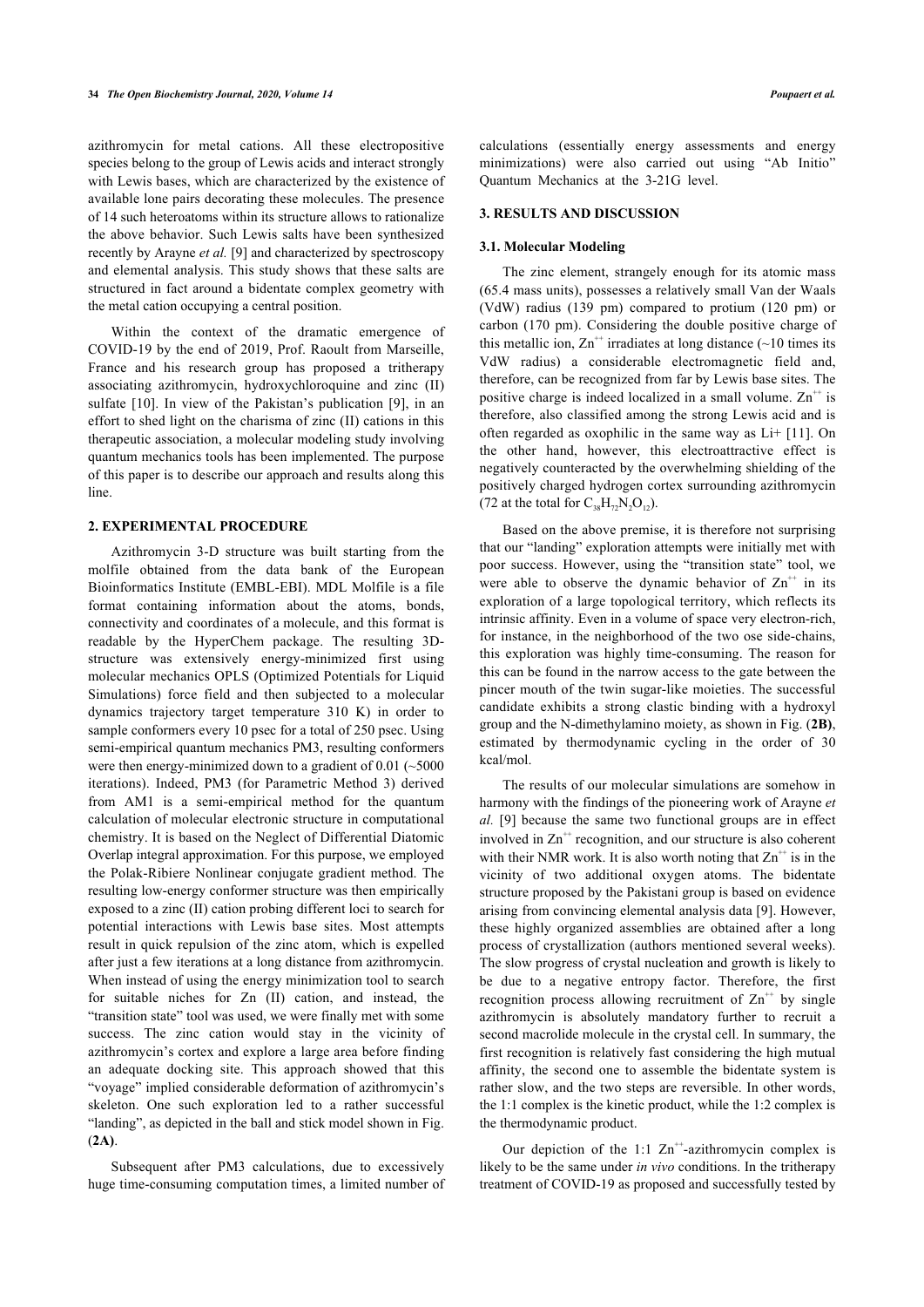Prof. Raoult's group in Marseille (France), all three active principles are administered together. As a consequence, initially, there exists a high local concentration of  $\text{Zn}^{+}$  in the presence of azithromycin, and therefore, the production of the 1:1 complex should take place rapidly. That there is, therefore, a synergy between both of them makes no doubt, but is there another asset? An attractive hypothesis would be that azithromycin plays as an ionophore the role of Trojan horse for  $Zn^{++}$  and would allow this highly polar hydrophilic Lewis acid to invade cellular compartments normally poorly accessible to Zn<sup>++</sup>. It is interesting to note that a zinc:erythromycin complex had been previously described [\[12,](#page-6-10) [13](#page-6-11)]. This observation suggests that both first-generation and second-generation macrolides (namely, erythromycin and azithromycin, respectively) are equally capable of forming a  $Zn^{++}$ -antibiotic complex.

Beyond this,  $\text{Zn}^+$  ionophore role of azithromycin, one may wonder what is the part of hydroxychloroquine in this interplay? While all three individuals have in their own a crucial intrinsic role, another attractive hypothesis opens it up: hydroxychloroquine may play a role of the chaotropic agent at the level of the plasmic cell membrane and also at other endocellular barriers. Indeed, the quinoleine aromatic nucleus is a planar template fitted with a highly mobile side-chain (with important segmental and rotational freedom) at physiological temperature. As soon as the plasmic cell membrane loses its local coherence, the conditions are optimal for giving access to the  $\text{Zn}^{+}$ -azithromycin equipage into the normally forbidden territories.

Even though a controversial issue[[14](#page-6-12)] has recently emerged about the role of hydroxychloroquine in the aforementioned tritherapy, the fact that all three active principles are administered together at the onset of COVID-19, upon the first manifestation among the most common symptoms (fatigue, fever, dry cough, headache, sore throat, muscle pain or shortness of breath), is likely to explain why the treatment of COVID-19 by Prof. Raoult's group in Marseille (France) was successful in these specific conditions [\[10\]](#page-6-8). It remains that both hydroxychloroquine and azithromycin might behave as zinc transporters. In this view, the administration of the Raoult's therapy without chloroquine might have similar positive effects without adverse side-effects of chloroquine treatment.

#### **3.2. Effect of Azithromycin and**  $\text{Zn}^+$  **on the Replication of SARS-CoV-2 and on the Assembly of Viral Particles**

It is reasonable to consider that, in a host cell infected by the SARS-CoV-2 virus [\[15\]](#page-6-13), the main target for the therapeutically useful drugs is the human ribosome, followed by individual proteins and enzymes of the virus [\[15](#page-6-13)], which are also synthesized by the ribosome itself. In fact, with the exception of the RNA genome that encodes all the viral proteins, the SARS-CoV-2 virus contains neither any major molecular material nor any protein synthesis machinery to produce the viral proteins and enzymes essential to its replication and/or to the assembly of viral particles. Among the viral individual proteins and enzymes targeted by antiviral drugs is the SARS-CoV-2 RNA replicase common to all RNA-

containing viruses without any DNA stage [\[15\]](#page-6-13). It is an RNAdependent RNA polymerase (RdRp), which catalyzes the synthesis of the RNA strand complementary to the viral RNA genome as a template [[15\]](#page-6-13). Thus, RdRp is the core enzyme of the viral RNA-synthesizing machinery responsible for the replicative cycle of SARS-CoV-2, and as such, represents a key target for antiviral drug development [\[15\]](#page-6-13). In accordance with this observation, it had been previously demonstrated that Zn<sup>++</sup> inhibits coronavirus RdRp *in vitro*, while zinc ionophores block the replication of the virus in cell culture [\[16](#page-6-14)]. Thus, on the one hand, it is tempting to propose that the azithromycin- $\text{Zn}^{++}$  complex would represent the provider of  $\text{Zn}^{++}$  to the infected human host cells in order to inhibit the viral RdRp and prevent the replication of SARS-CoV-2. On the other hand, one should wonder if, instead of targeting RdRp with antiviral drugs, it is not preferable to use small-molecule inhibitors of the human ribosome in order to prevent global protein synthesis of all the viral proteins and enzymes. Interestingly, antibiotics are the most common small-molecule inhibitors of the ribosome, among which azithromycin is particularly suitable for the following reason: the binding site of the antibiotics of the macrolides class (including azithromycin) is located at the upper part of the ribosomal protein exit tunnel that is a universal feature of the ribosomes in all kingdoms of life [[17](#page-6-15) - [22\]](#page-7-0). Therefore, this class of antibiotics is expected to bind to all kinds of ribosomes, the 70S as well as the 80S type, with comparable affinity. Figs. (**[3A](#page-4-0) & [B\)](#page-4-0)** shows the protein exit tunnel in the crystallographic structure of the 50S ribosomal subunit of *Haloarcula marismortui* [[23](#page-7-1)], in the absence or the presence of a macrolide (namely carbomycin). Whether or not azithromycin binds alone or as a  $Zn^{++}$ . azithromycin complex to the protein exit tunnel of the ribosome needs to be clarified. In addition, the schematic of the binding site of azithromycin on human 80S ribosomes is shown in Fig. (**[4](#page-4-1))**. It is seen that azithromycin and the macrolides inhibit protein synthesis by interfering with the progression of the nascent peptide into the protein exit tunnel (Fig. **[4A & B](#page-4-1)**) [[19](#page-7-2) - [22](#page-7-0)]. In this respect, it is well documented that azithromycin is endowed with multiple anti-infectious properties, including antiviral ones. For instance, azithromycin is known as the gold standard in the treatment of papillomavirus in dogs [\[24\]](#page-7-3). It is interesting to note that  $Zn^+$ had been previously shown to inhibit translation initiation [\[25](#page-7-4)]. This observation would suggest that not only the zinc ion is an effective inhibitor of RdRp, but it is also capable of preventing the whole ribosome from synthesizing the RNA-synthesizing machinery responsible for the replicative cycle of SARS-CoV-2. Other roles of zinc include impairment of the replication of RNA viruses, by interfering with correct proteolytic processing of viral polyproteins, improvement of the antiviral immunity through up-regulation of interferon  $\alpha$ production hence increased antiviral activity, anti-inflammatory activity, *etc*. [[26\]](#page-7-5). Altogether, these observations would suggest that  $\text{Zn}^{++}$  may be considered as a strong antiviral agent in COVID-19 treatment. Another potential action of azithromycin (or erythromycin) on the ribosomes of the human host cells infected by SARS-CoV-2 is that, as discussed above, these antibiotics are capable of forming a complex with the zinc atom bound to the N-terminal region of the large subunit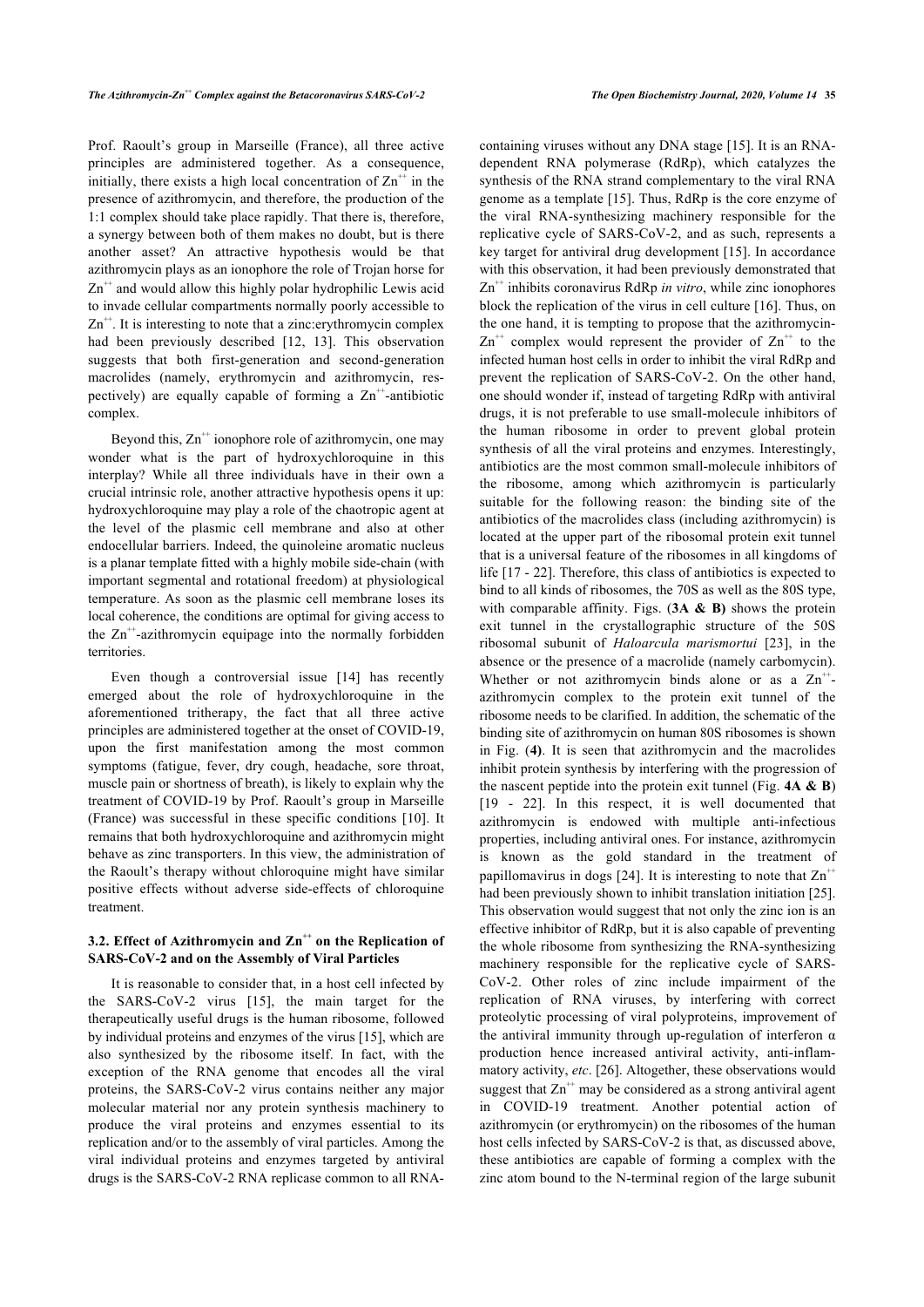ribosomal protein eL42 (formerly L42A or L42AB in yeast, L36a or L36a-like in human, or L44e in archaea) ((Fig.**[5](#page-5-0))** and [[27\]](#page-7-6)). This newly discovered ribosomal protein was shown to contribute actively and directly to the catalytic activity of the ribosome, at the elongation step of translation, through interactions with the incoming A-site bound aminoacyl-tRNA. Given that, it is widely accepted that the zinc finger domains are essential to the nucleic acid: protein interactions and/or to

maintain the 3-D structure of zinc-containing proteins, it is conceivable that azithromycin (or erythromycin) capture the zinc from the catalytic ribosomal protein eL42, leading to the inactivation of the 80S ribosomes in human host cells infected by SARS-CoV-2 upon treatment with these antibiotics [[28,](#page-7-7) [29](#page-7-8)]. Altogether, these results would suggest that the  $Zn^{+}$ -azithromycin complex can be considered as a multi-hit compound against the COVID-19.

# **Azithromycin**

<span id="page-3-0"></span>

<span id="page-3-1"></span>**Fig. (1).** Chemical structures of azithromycin and erythromycin.





*Fig. 1 contd.....*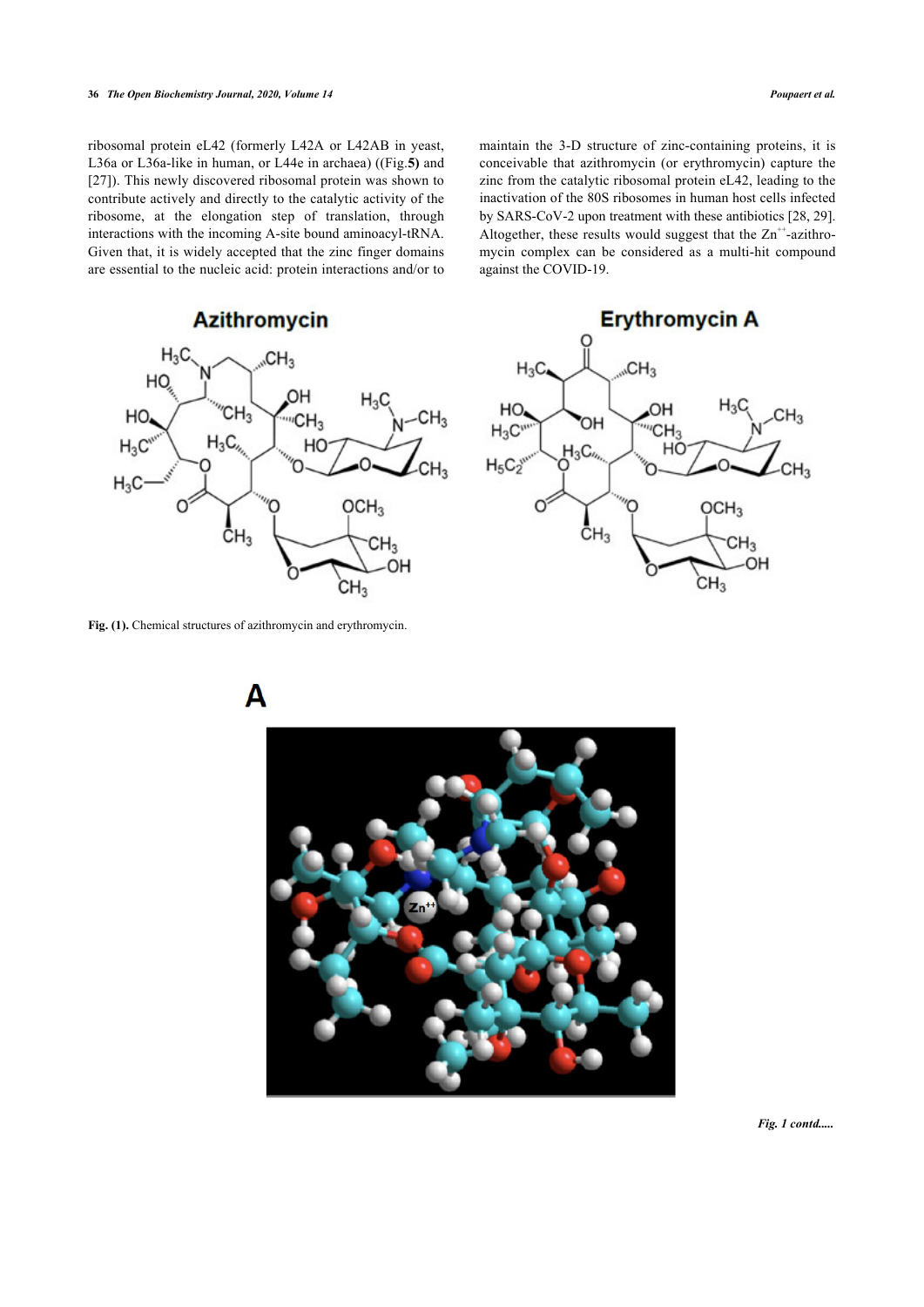

**Fig. (2).** Structure of the azithromycin-Zn<sup>++</sup> complex. (A) Balls and sticks 3D-structure featuring azithromycin and Zn<sup>++</sup> in a cluster of four heteroatoms (three oxygens in red and a nitrogen in blue).(**B**) 3-D total charge density contour envelope. Green volumes represent positively charged zones while red volumes show negatively charged zones. Zinc (center) is completely surrounded by a large negatively charged continuum.

<span id="page-4-0"></span>

<span id="page-4-1"></span>**Fig. (3).** The protein exit tunnel of the ribosomal 50S subunit of the archaeon *Haloarcula marismortui*. View from the base of the 50S subunit in the absence (**A**) or the presence (**B**) of the macrolide carbomycin (red spacefill in (**B**)). The rRNA (pink) and ribosomal proteins (magenta, blue or green) are in ribbons. The figure was reproduced from [[23\]](#page-7-1) with permission.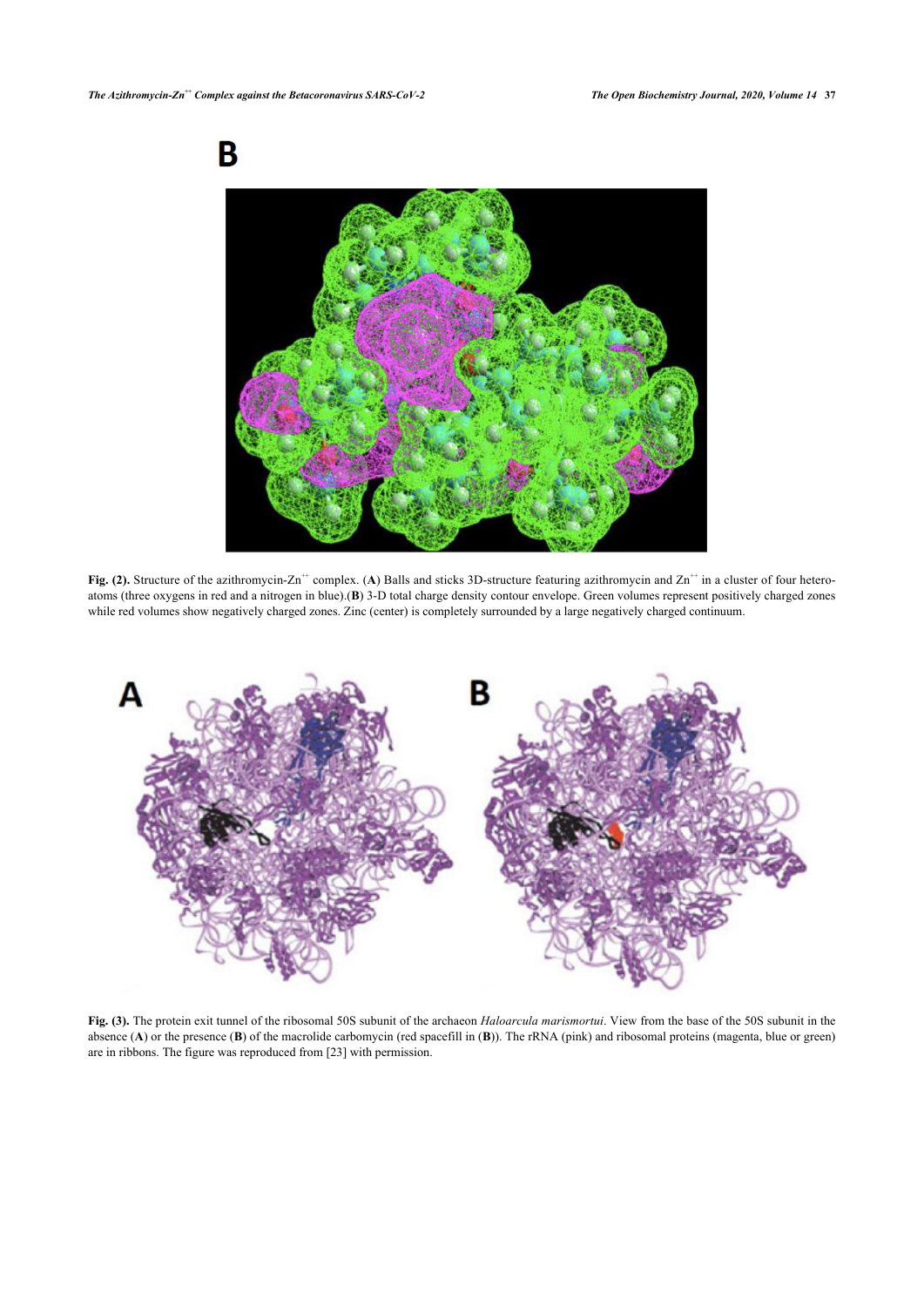

<span id="page-5-0"></span>**Fig. (4).** Schematic of the binding site of azithromycin on the human 80S ribosomes. (**A**) In the absence or (**B**) in the presence of azithromycin.



**Fig. (5).** Model of the human eL42 protein. Ribbon representation of the 3-D structure of human rp eL42 (formerly RPL36AL) (fragment 1-94) modeled by homology with the crystallographic structure of the archaeal counterpart rp eL42 (formerly RPL44E) of the 50S ribosomal subunit from *Haloarcula marismortui* [[28](#page-7-7), [29\]](#page-7-8). The post-translational modifications (including the methylated Q51), and the consensus pattern 61Kx(TorV)KKxxL(KorR)xxC72 (numbering of human eL42) of the eL42 family of r-proteins are colored pink and cyan, respectively. The 49GG50 dipeptide of the GGQ motif is highlighted in green. A zinc ion represented by a cadmium colored yellow is also shown. Fragment 86-94 corresponding to the nucleotide binding motif 2 (NBD2) is shown in wheat.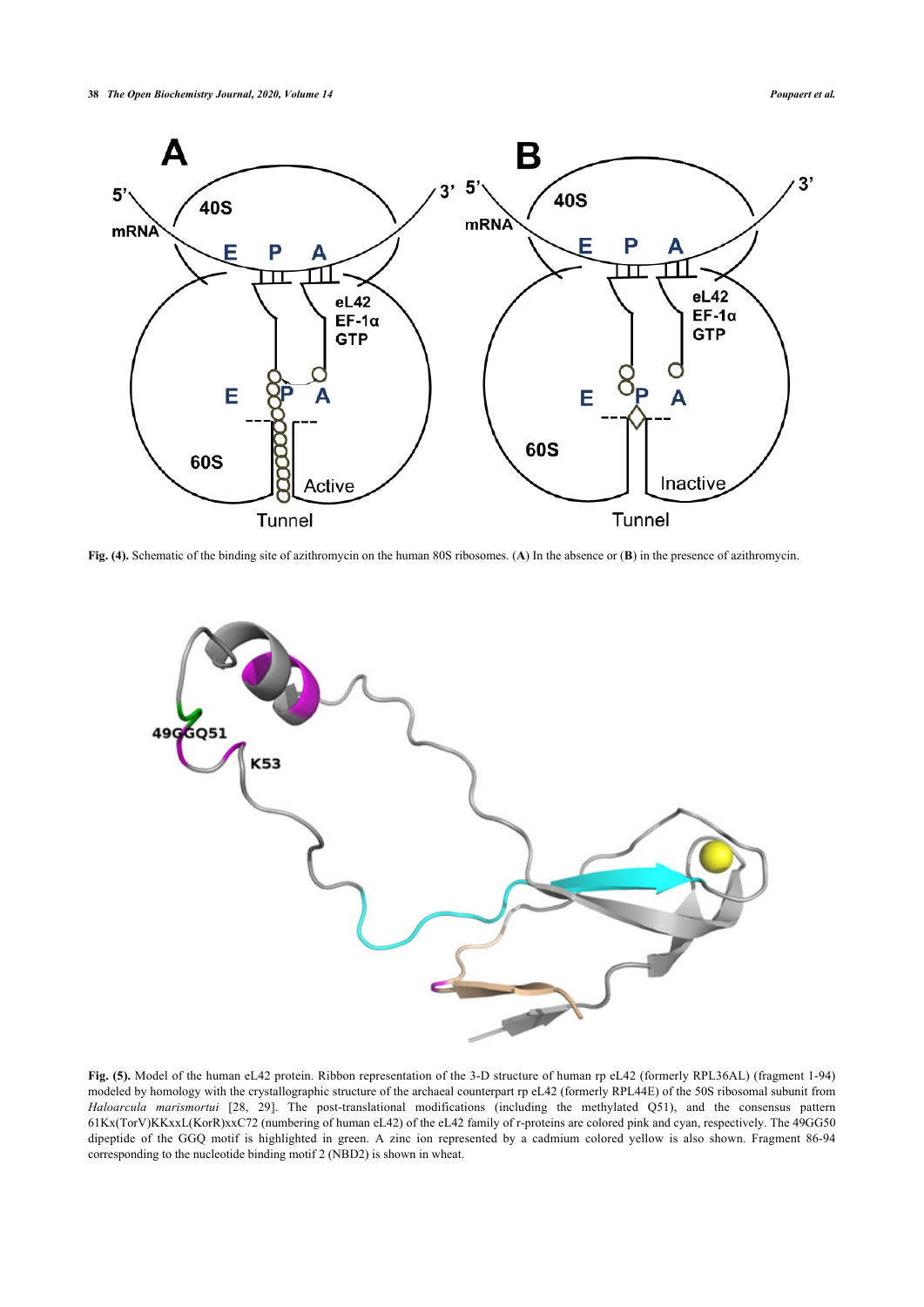#### **CONCLUSION**

<span id="page-6-2"></span><span id="page-6-1"></span><span id="page-6-0"></span>In this paper, we provide evidence-based on quantum mechanics molecular simulations for the molecular events surrounding the interaction of  $Zn^{+}$ , a key ingredient in the tritherapy proposed and clinically tested by Prof. Raoult's team in Marseille (France). The data collected at the atomic level reinforce the role of azithromycin as an ionophore of  $Zn^{++}$ . Taking into account the controversial issue that has recently emerged about the role of hydroxychloroquine, and considering that both hydroxychloroquine and azithromycin might behave as zinc transporters, it might be preferable to administer the Raoult's therapy without hydroxychloroquine in order to avoid its adverse side-effects. Finally, the fact that both firstgeneration and second-generation macrolides (namely, erythromycin and azithromycin, respectively) are equally capable of forming a  $\text{Zn}^{+}$ -antibiotic complex makes it possible to choose the antibiotic which has less side-effects for the treatment of the coronavirus disease.

#### <span id="page-6-6"></span><span id="page-6-5"></span><span id="page-6-4"></span><span id="page-6-3"></span>**LIST OF ABBREVIATIONS**

#### <span id="page-6-7"></span>**The Abbreviations Used Are:**

**rp** = ribosomal protein

 $eL42$  = eukarval or archaeal large subunit ribosomal protein  $eL42$ **RdRp** = RNA-dependent RNA polymerase.

#### <span id="page-6-8"></span>**ETHICS APPROVAL AND CONSENT TO PARTICIPATE**

Not applicable.

### <span id="page-6-9"></span>**HUMAN AND ANIMAL RIGHTS**

Not applicable.

#### <span id="page-6-10"></span>**CONSENT FOR PUBLICATION**

Not applicable

#### <span id="page-6-11"></span>**AVAILABILITY OF DATA AND MATERIALS**

Not applicable.

#### <span id="page-6-12"></span>**FUNDING**

None.

#### **CONFLICT OF INTEREST**

<span id="page-6-13"></span>The authors declare no conflict of interest, financial or otherwise.

#### **ACKNOWLEDGEMENTS**

<span id="page-6-15"></span><span id="page-6-14"></span>We are grateful to Prof. Philip S. Portoghese (University of Minnesota, Twin Cities, MN, USA) for long standing scientific exchanges and Dr. Giovambattista Scarfone (Cardiology Center Bianco, Italy) for relevant inspirational conversations. We gratefully thank Prof. Fernand Gbaguidi and Dr. Urbain C. Kassehin for their constant interest to this work, and for fruitful discussions.

#### **REFERENCES**

- [1] Ballow, C.H.; Amsden, G.W. Azithromycin: The first azalide antibiotic. *Ann. Pharmacother.,* **1992**, *26*(10), 1253-1261. [\[http://dx.doi.org/10.1177/106002809202601014](http://dx.doi.org/10.1177/106002809202601014)] [PMID: [1330097\]](http://www.ncbi.nlm.nih.gov/pubmed/1330097)
- [2] Alvarez-Elcoro, S.; Enzler, M.J. The macrolides: Erythromycin, clarithromycin, and azithromycin. *Mayo Clin. Proc.,* **1999**, *74*(6), 613-634.

[\[http://dx.doi.org/10.4065/74.6.613\]](http://dx.doi.org/10.4065/74.6.613) [PMID: [10377939\]](http://www.ncbi.nlm.nih.gov/pubmed/10377939)

- [3] Donde, S.; Mishra, A.; Kochhar, P. Azithromycin in acute bacterial upper respiratory tract infections: An Indian non-interventional study. *Indian J. Otolaryngol. Head Neck Surg.,* **2014**, *66*(Suppl. 1), 225-230. [\[http://dx.doi.org/10.1007/s12070-011-0437-x\]](http://dx.doi.org/10.1007/s12070-011-0437-x) [PMID: [24533388](http://www.ncbi.nlm.nih.gov/pubmed/24533388)]
- [4] Lipinski, C.A. Lead- and drug-like compounds: The rule-of-five revolution. *Drug Discov. Today. Technol.,* **2004**, *1*(4), 337-341. [\[http://dx.doi.org/10.1016/j.ddtec.2004.11.007](http://dx.doi.org/10.1016/j.ddtec.2004.11.007)] [PMID: [24981612\]](http://www.ncbi.nlm.nih.gov/pubmed/24981612)
- [5] Luke, D.R.; Foulds, G. Disposition of oral azithromycin in humans. *Clin. Pharmacol. Ther.,* **1997**, *61*(6), 641-648.
- [\[http://dx.doi.org/10.1016/S0009-9236\(97\)90098-9\]](http://dx.doi.org/10.1016/S0009-9236(97)90098-9) [PMID: [9209246\]](http://www.ncbi.nlm.nih.gov/pubmed/9209246) [6] McMullan, B.J.; Mostaghim, M. Prescribing azithromycin. *Aust. Prescr.,* **2015**, *38*(3), 87-89.
- [\[http://dx.doi.org/10.18773/austprescr.2015.030](http://dx.doi.org/10.18773/austprescr.2015.030)] [PMID: [26648627\]](http://www.ncbi.nlm.nih.gov/pubmed/26648627)
- [7] Sher, A.; Rau, H.; Greiner, G.; Haubold, W. Spectroscopic and polarographic investigations of copper (II)-azithromycin interactions under equilibrium conditions. *Int. J. Pharm.,* **1996**, *133*, 237-244. [\[http://dx.doi.org/10.1016/0378-5173\(96\)04450-X](http://dx.doi.org/10.1016/0378-5173(96)04450-X)]
- [8] El-Rjoob, A.W.; Al-Mustafa, J.; Taha, Z.; Abous, M. Spectroscopic and conductometric investigation of the interaction of azithromycin with iron (II) ion. *J. J.C.,* **2008**, *3*, 199-9.
- [9] Saeed Arayne, M.; Sultana, N.; Shamim, S.; Naz, A. Synthesis, characterization and antimicrobial activities of azithromycin metal complexes. *Mod. Chem. Appl.,* **2014**, *2*, 133. [\[http://dx.doi.org/10.4172/2329-6798.1000133](http://dx.doi.org/10.4172/2329-6798.1000133)]
- [10] Gautret, P.; Lagier, J.C.; Parola, P.; Hoang, V.T.; Meddeb, L.; Mailhe, M.; Doudier, B.; Courjon, J.; Giordanengo, V.; Vieira, V.E.; Tissot Dupont, H.; Honoré, S.; Colson, P.; Chabrière, E.; La Scola, B.; Rolain, J.M.; Brouqui, P.; Raoult, D. Hydroxychloroquine and azithromycin as a treatment of COVID-19: Results of an open-label non-randomized clinical trial. *Int. J. Antimicrob. Agents,* **2020**, *56*(1)105949 Epub ahead of print [\[http://dx.doi.org/10.1016/j.ijantimicag.2020.105949](http://dx.doi.org/10.1016/j.ijantimicag.2020.105949)] [PMID: [32205204\]](http://www.ncbi.nlm.nih.gov/pubmed/32205204)
- [11] Yates, P.; Eaton, P. Acceleration of the Diels-Alder reaction by Aluminum Chloride. *J. Am. Chem. Soc.,* **1960**, *82*(16), 4436-4437. [\[http://dx.doi.org/10.1021/ja01501a085\]](http://dx.doi.org/10.1021/ja01501a085)
- [12] Morgan, A.J.; Lewis, G.; Van den Hoven, W.E.; Akkerboom, P.J. The effect of zinc in the form of erythromycin-zinc complex (Zineryt lotion) and zinc acetate on metallothionein expression and distribution in hamster skin. *Br. J. Dermatol.,* **1993**, *129*(5), 563-570. [\[http://dx.doi.org/10.1111/j.1365-2133.1993.tb00485.x](http://dx.doi.org/10.1111/j.1365-2133.1993.tb00485.x)] [PMID: [8251353](http://www.ncbi.nlm.nih.gov/pubmed/8251353)]
- [13] Oliver, J.D.; Strickland, L.C. Structure of a dehydrated di-tert-butyl alcohol solvated zinc acetate complex with erythromycin A at 188K. *Acta Crystallogr.,* **1986**, *C42*, 952-956.
- [14] Mehra, M.R.; Desai, S.S.; Ruschitzka, F.; Patel, A.N. Hydroxychloroquine or chloroquine with or without a macrolide for treatment of COVID-19: A multinational registry analysis. *Lancet,* **2020**, (20), 31180-31186. [\[http://dx.doi.org/10.1016/S0140-6736\]](http://dx.doi.org/10.1016/S0140-6736)
- [15] Li, H.; Liu, S.M.; Yu, X.H.; Tang, S.L.; Tang, C.K. Coronavirus disease (COVID-19): Current status and future perspectives. *Int. J. Antimicrob. Agents,* **2019**. Epub ahead of print [\[http://dx.doi.org/10.1016/j.ijantimicag.2020.105951](http://dx.doi.org/10.1016/j.ijantimicag.2020.105951)] [PMID: [32234466\]](http://www.ncbi.nlm.nih.gov/pubmed/32234466) [16] te Velthuis, A.J.W.; van den Worm, S.H.E.; Sims, A.C.; Baric, R.S.;
- Snijder, E.J.; van Hemert, M.J.  $Zn<sup>(2+)</sup>$  inhibits coronavirus and arterivirus RNA polymerase activity *in vitro* and zinc ionophores block the replication of these viruses in cell culture. *PLoS Pathog.,* **2010**, *6*(11), e1001176.

[\[http://dx.doi.org/10.1371/journal.ppat.1001176](http://dx.doi.org/10.1371/journal.ppat.1001176)] [PMID: [21079686\]](http://www.ncbi.nlm.nih.gov/pubmed/21079686)

- [17] Bernabeu, C.; Tobin, E.M.; Fowler, A.; Zabin, I.; Lake, J.A. Nascent polypeptide chains exit the ribosome in the same relative position in both eucaryotes and procaryotes. *J. Cell Biol.,* **1983**, *96*(5), 1471-1474. [\[http://dx.doi.org/10.1083/jcb.96.5.1471\]](http://dx.doi.org/10.1083/jcb.96.5.1471) [PMID: [6341381\]](http://www.ncbi.nlm.nih.gov/pubmed/6341381)
- [18] Dube, P.; Wieske, M.; Stark, H.; Schatz, M.; Stahl, J.; Zemlin, F.; Lutsch, G.; van Heel, M. The 80S rat liver ribosome at 25 A resolution